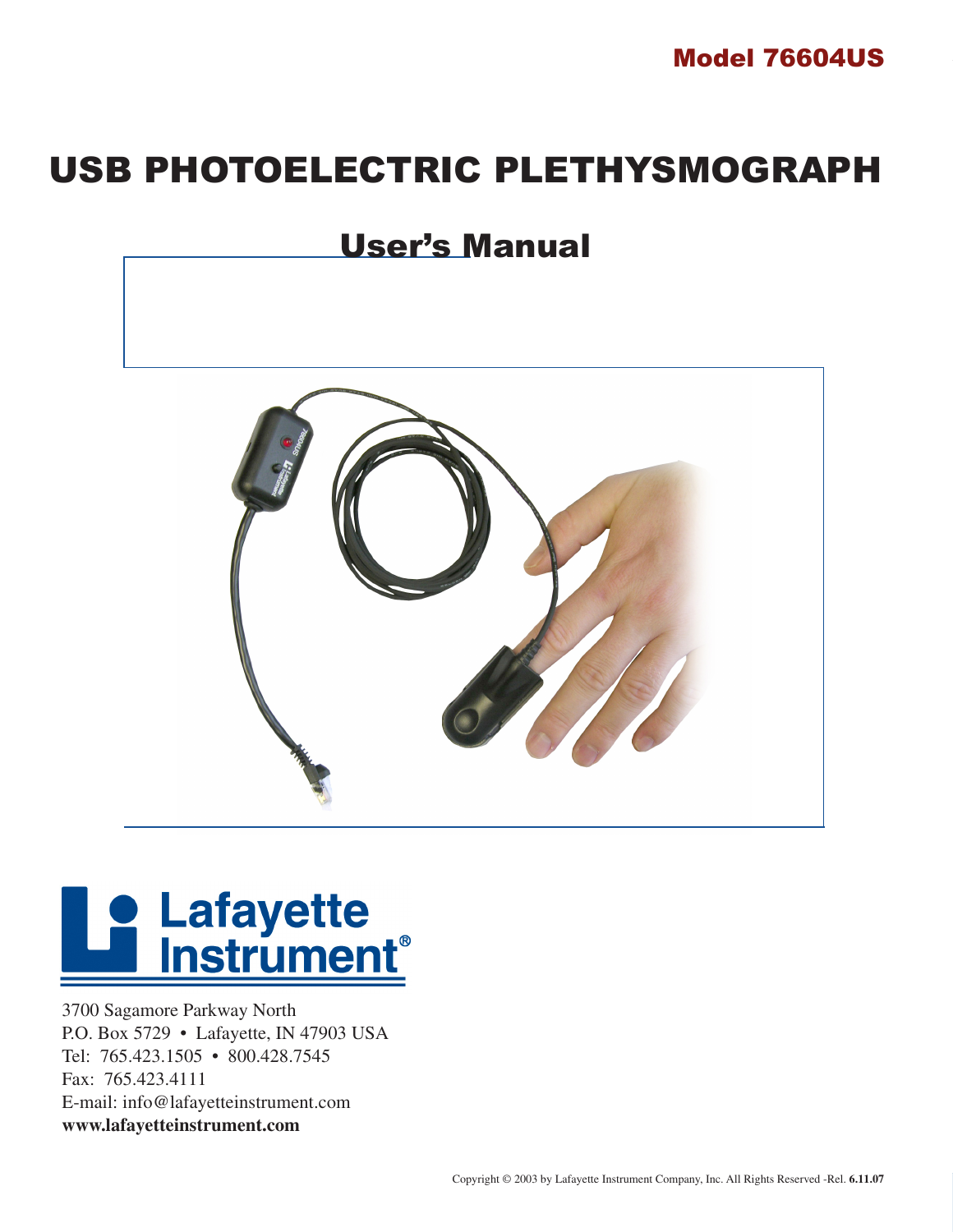## **Description:**

**Description:**<br>The photoelectric plet<br>volume. The photoelectric plet<br>to 9000 Angstroms).<br>photo sensor is related<br>be placed on the same<br>measured (Handler, M<br>A clamp-like device h<br>thumb. The Plethysme<br>To turn on the Auxilia<br> The photoelectric plethysmograph is utilized to measure the rapidly occurring relative changes in pulse blood volume. The photoelectric plethysmograph utilizes a photosensitive cell to measure light reflected or passed through the tissue segment where the monitor is placed. The light source used produces a light in the infrared range (7000 to 9000 Angstroms). The light in this frequency is scattered by red blood cells so the amount of light reaching the photo sensor is related to the amount of blood through which it passed before reaching the sensor. The sensor can be placed on the same side of the monitoring site as the light, in which case the amount of light reflected back is measured (Handler, Mark & Kraphol, Donald, 2007).



## *Connecting the Plethysmograph:*

A clamp-like device houses both the light source and the sensor, and the assembly is placed on the finger or the thumb. The Plethysmograph has one primary connector that plugs into any of the auxiliary inputs on the LX4000. To turn on the Auxiliary input, open the Lafayette Instrument Co. LXSoftware and go to "Tools" > "Preferences" and choose the Auxiliary input that the Plehtysmograph is plugged into, and click on "enable sensor trace". After enabling sensor trace, turn on the hardware by pressing the button on the in-line switch box. The red light will indicate that the hardware is working properly.

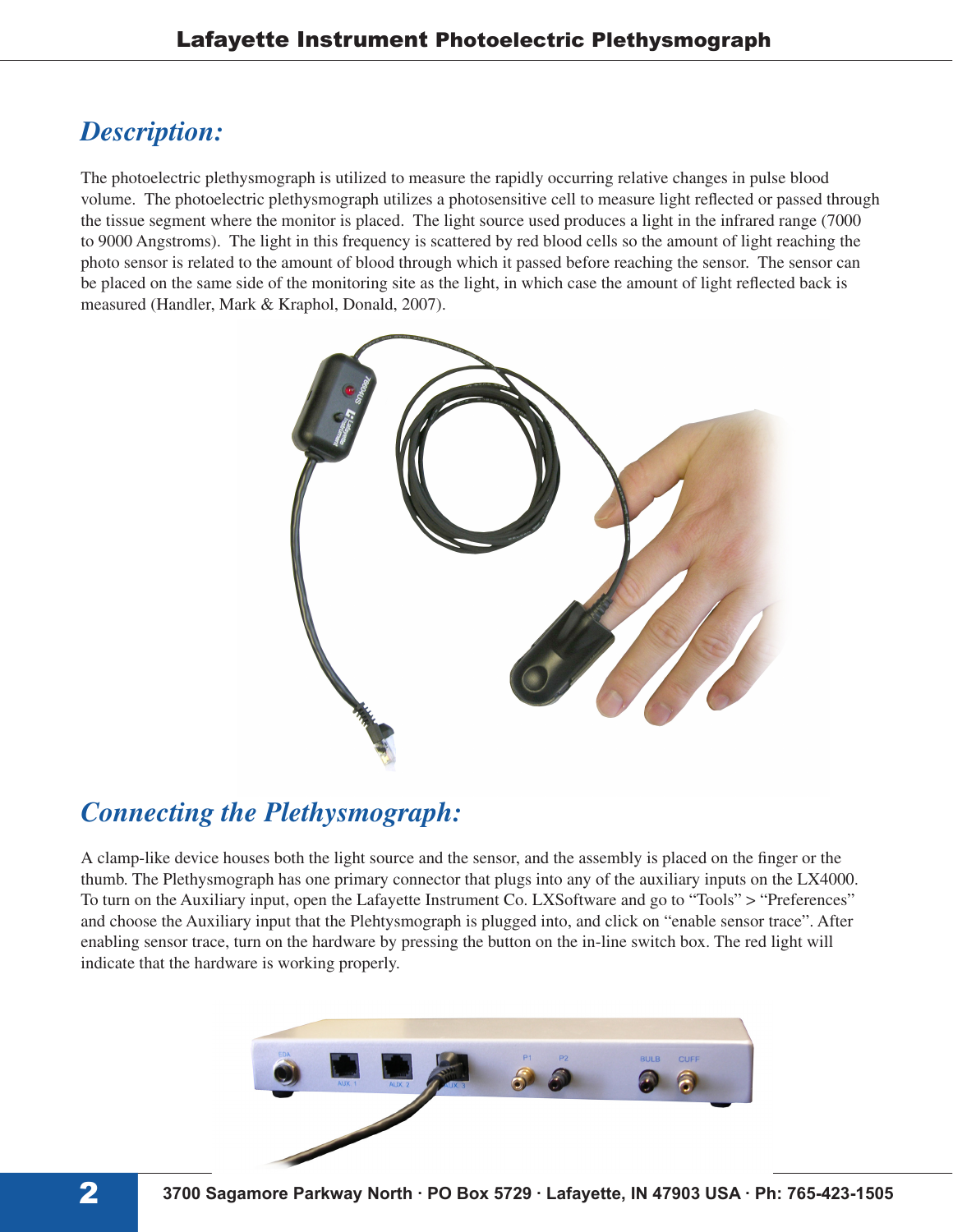Examiners should begin each examination with an acquaintance test to ensure that the pulse wave is recorded at the proper amplitude (about 3/4 inch) and that the tracing is not erratic. Some adjustment and experimentation may be required to find the optimal recording site on the hand. The sensor is sensitive to movement, therefore examinees must keep their hands still during testing. It is recommended that, after every use, the sensor be cleaned with a clean dry cotton cloth by gently wiping the inside (Handler, Mark & Kraphol, Donald 2007).

#### **Note: Unlike the cardio, the trace for the PLE will not show a rise for deception, but rather a compression.**

Chart with plethysmograph and electrodermal sensor tracing displayed simultaneously.



### *References:*

 **Handler, Mark and Kraphol, Donald., The Use and Benefits of the Photoelectric Plethysmograph in Polygraph Testing (2007, APA Journal**